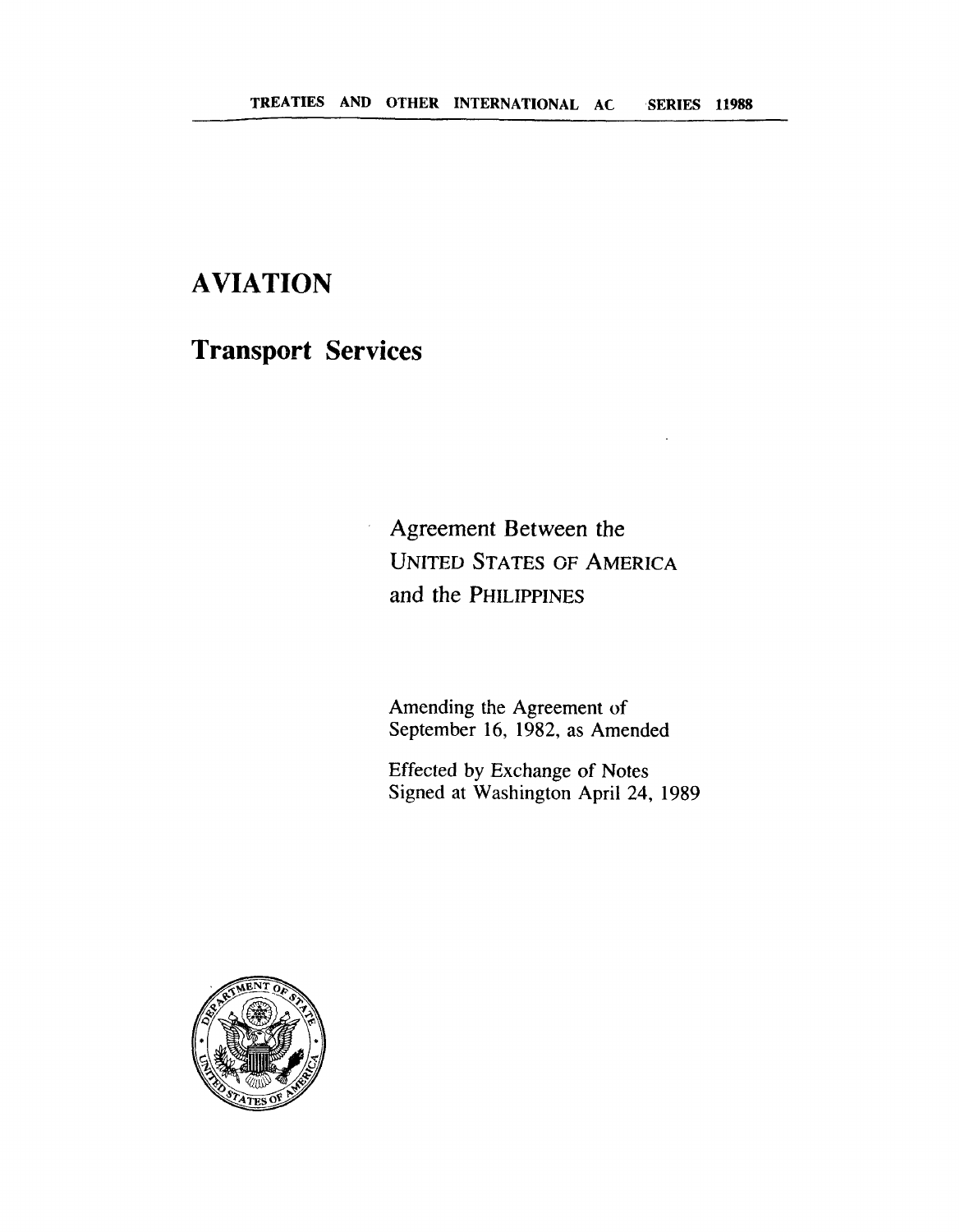#### NOTE BY THE DEPARTMENT OF STATE

Pursuant to Public Law 89–497, approved July 8, 1966 (80 Stat. 271; **1** U.S.C. 113)-

". . . the Treaties and Other International Acts Series issued under the authority of the Secretary of State shall be competent evidence . . . of the treaties, international agreements other than treaties, and proclamations by the President of such treaties and international agreements other than treaties, as the case may be, therein contained, in all the courts of law and equity and of maritime jurisdiction, and in all the tribunals and public offices of the United States, and of the several States, without any further proof or authentication thereof."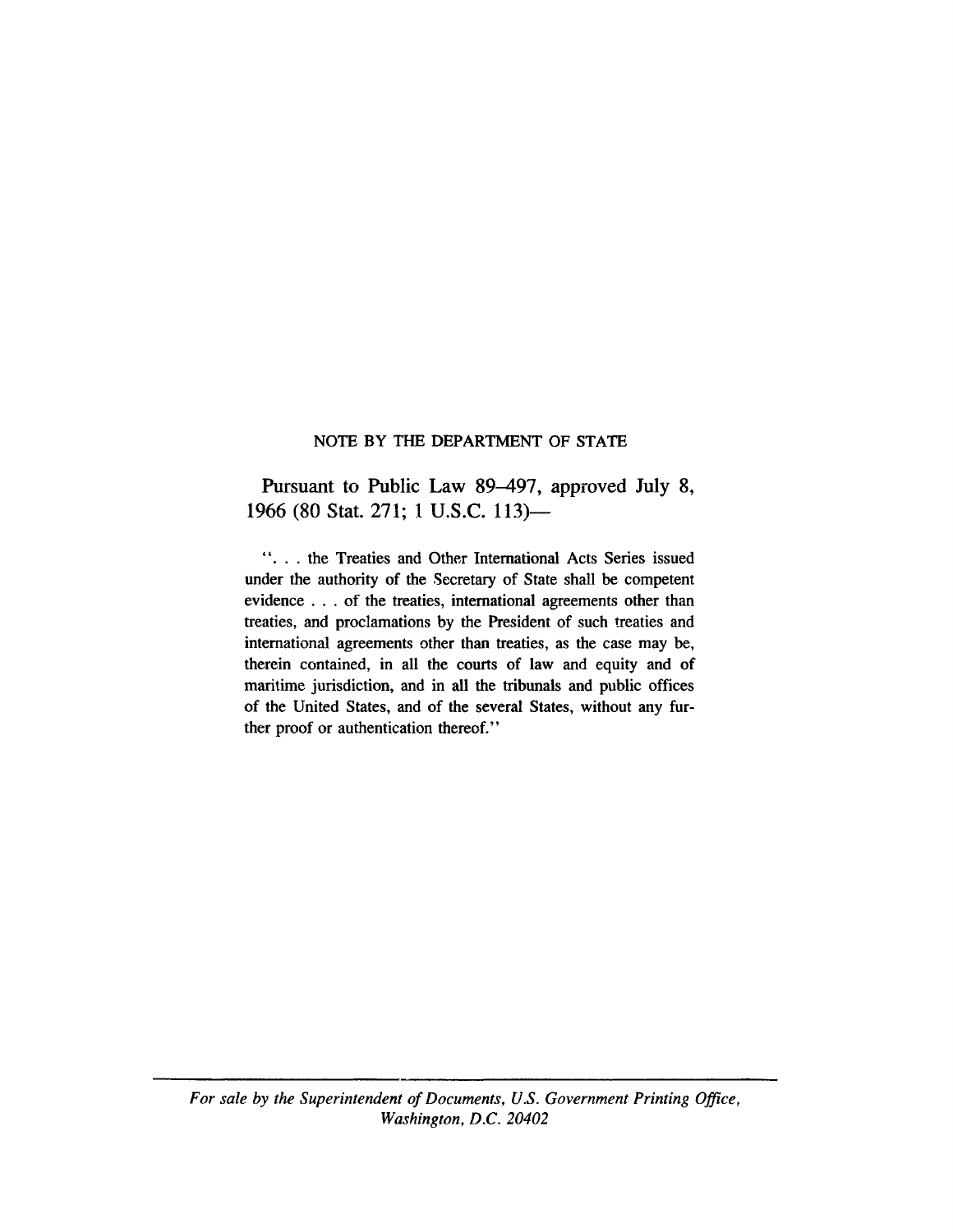### **PHILIPPINES**

## **Aviation: Transport Services**

*Agreement amending the agreement of September 16, 1982, amended. Eflected by exchange of notes Signed at Washington April 24, 1989; Entered into force April 24, 1989.*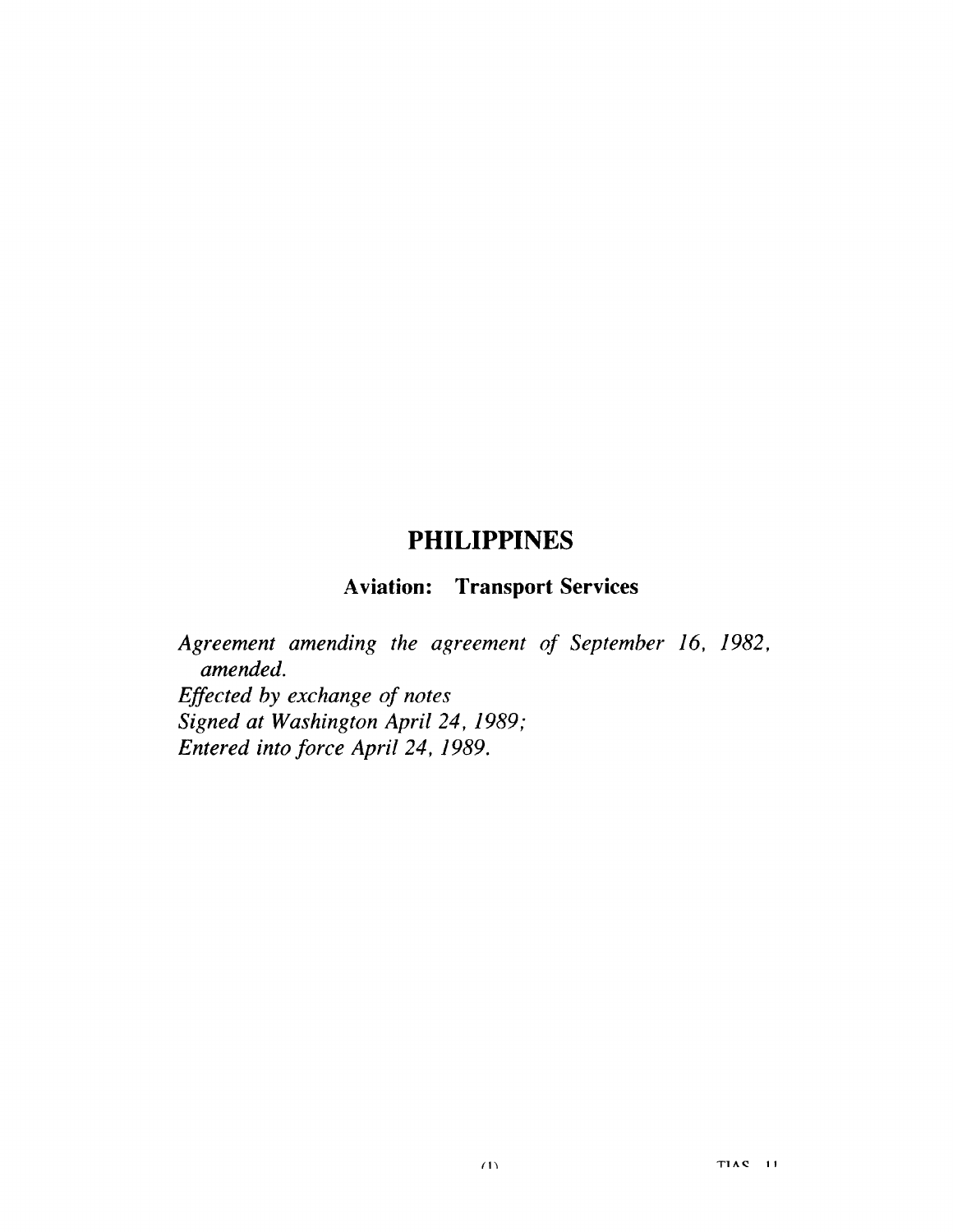### *The Secretary of State to the Philippine Ambassador*

DEPARTMENT OF STATE WASHINGTON April 24, 1989

Excellency:

I have the honor to refer to the civil aviation consultations held between our two Governments on September 28-October 1 and November 8-10, 1988; to the Memorandum of Understanding agreed *ad referendum* by the two delegations and attached as Annex 1 to this note; and to the Air Transport Agreement between the United States and the Philippines, effected by exchange of notes dated September 16, 1982, as amended ("the Agreement").<sup>1</sup>

I have the honor to propose that the Agreement be further amended in accordance with the provisions contained in Annex 1 to this note. The amendment of November 23, 1983, and January 23, 1984, and the amendment of September 5 and October 31, 1985, and the reservations to the Agreement contained therein shall be superseded upon the 'entry into force of this agreement. The amendment of May 29, 1987, and January 13, 1988, concerning aviation security shali remain in force for the duration of the Air Transport Agreement and is reproduced as Article IV of the Memorandum of Understanding contained in Annex 1 for ease of reference.

If this proposal is acceptable to the Government of the Republic of the Philippines, I have the further honor to propose that this note and the note of the Government of the Republic of the Philippines in reply shall constitute an agreement between the two governments which shall enter into force on the date of the note of the Government of the Republic of the Philippines and shall remain in force through September 30, 1996.

His Excellency Emmanuel N. Pelaez, Ambassador of the Philippines.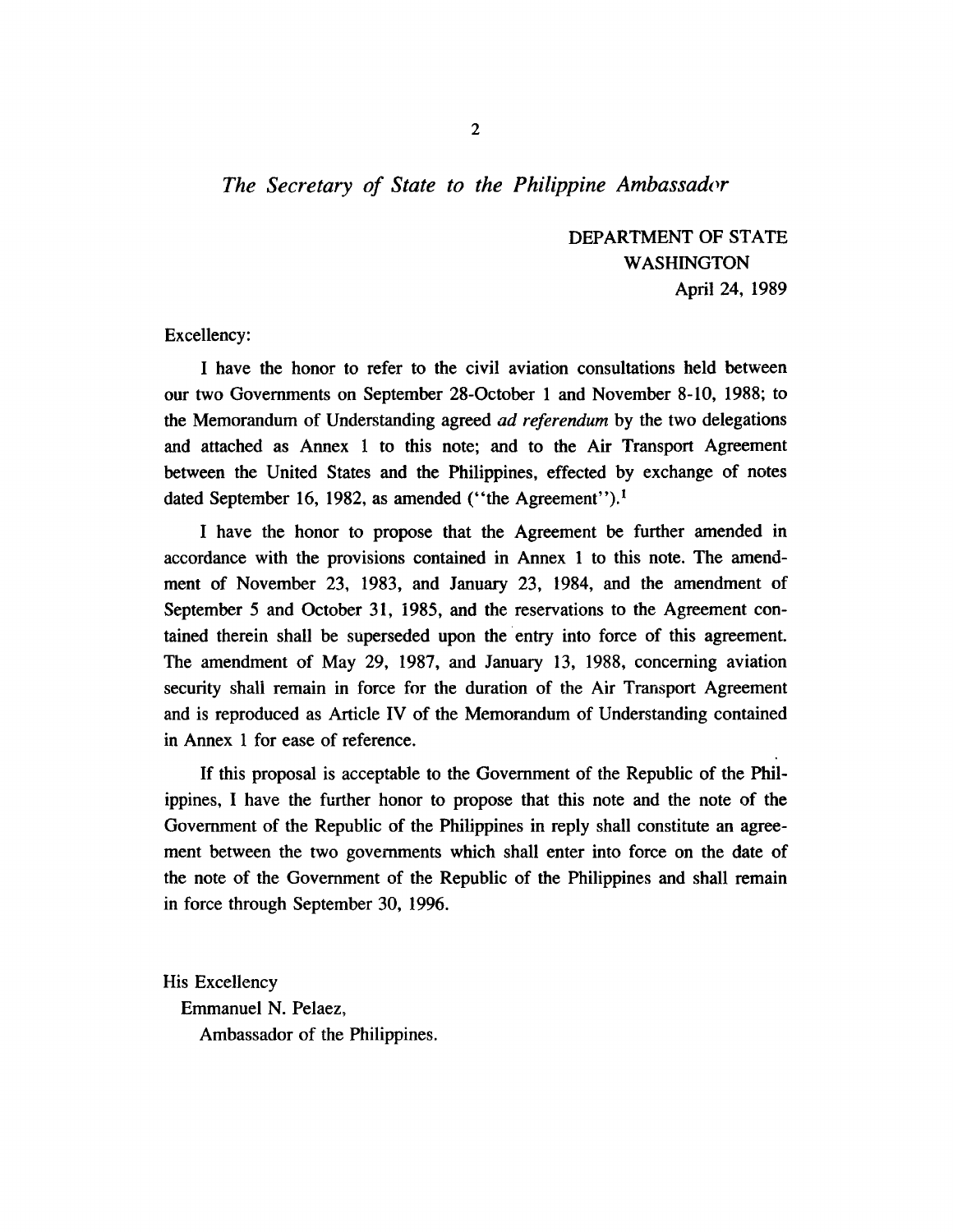**Accept, Excellency, the renewed assurances of my highest consideration.** 

**For the Secretary of State:** 

**Eugene J. McAllister** 

**Enclosure:** 

**Annex I: Memorandum of Understanding**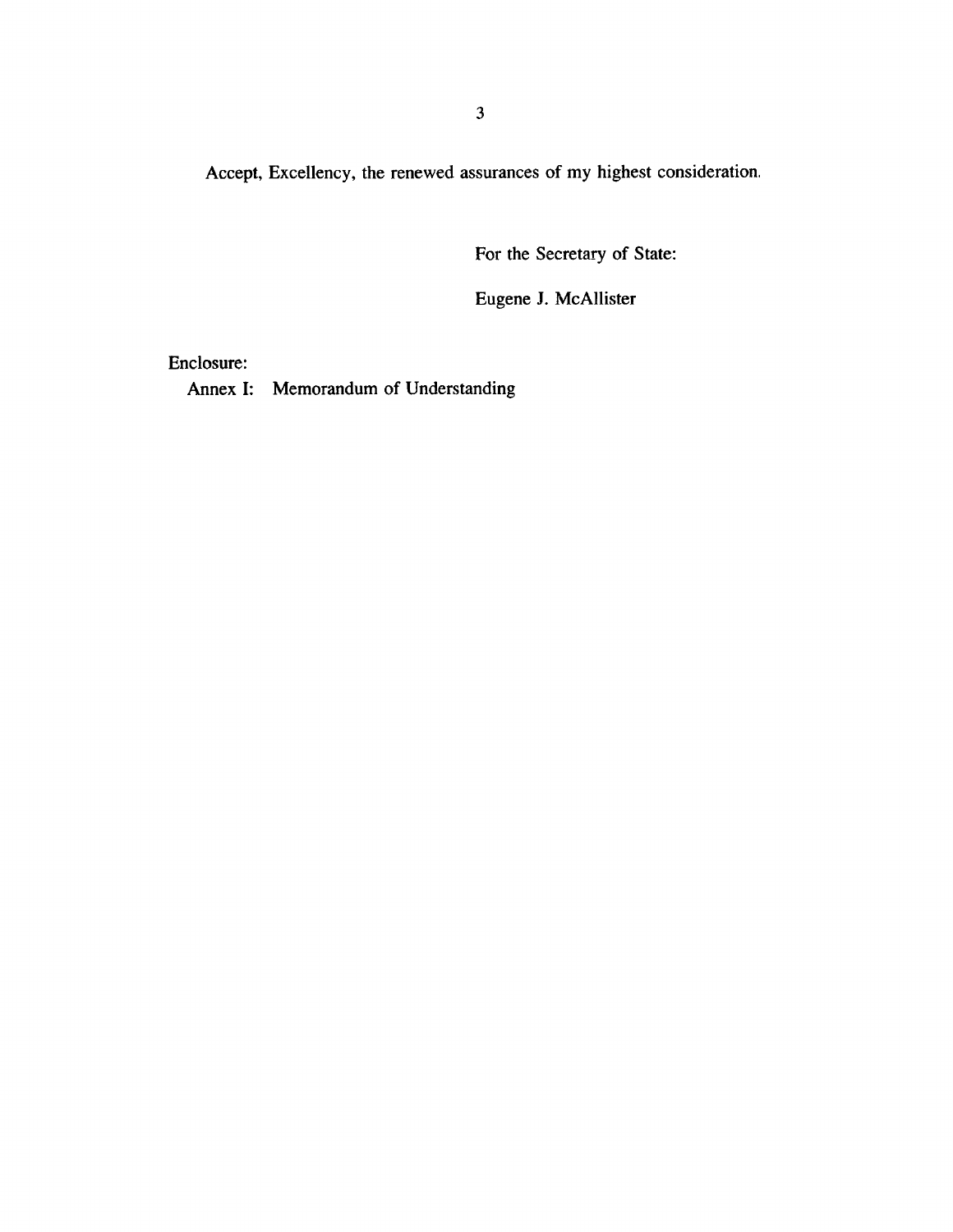#### **ANNEX I**

#### **MEMORANDUM OF UNDERSTANDING**

The Government of the United States of America and the Government of the Republic of the Philippines have agreed upon the following reservations, modifications and clarifications to the Air Transport Agreement effected by the Exchange of Notes dated September 16, 1982. The reservations and modifications will be in effect until September 30, 1996. .

The provisions of this Memorandum will supersede all previous reservations and include the text of the amendments to the Article 12 (Pricing), Article 7 (Aviation Security) **and** Article 4 (Revocation of Authorization).

- *I. Capacity, Frequencies and Routes* 
	- 1. *Operation on Routes 1 and 2*

Notwithstanding paragraph (3) of Article 11 of the Agreement, the designated airlines of each Party shall have the right to operate:

- (A) on Route 1, until September 30, 1996, only narrow bodied aircraft:
- (B) on Route 2:

- until September 30, 1990: a total of 20 combination roundtrip frequencies per week;

- from October 1, 1990 until September 30, 1991: a total of 23 combination roundtrip frequencies per week, which includes one additional frequency to be operated by each of the designated U.S. carriers on Route 2;

- from October 1, 1991 until September 30, 1993: a total of 26 combination roundtrip frequencies per week, which includes one additional frequency to be operated by each of the designated U.S. carriers on Route 2; and

- from October 1, 1993 to September 30, 1996: a total of 28 combination roundtrip frequencies per week.

Each Party shall have the right to allocate or reallocate authorized frequencies among its designated carriers.

*2. Routes* 

(A) Notwithstanding Section 1 B of Annex I to the Agreement, until September 30, 1996, the designated airline or airlines of the Philippines shall, on Philippine Route 2, have the right:

(i) to serve Honolulu, **San** Francisco, Los Angeles and Chicago;

**TIAS** 11988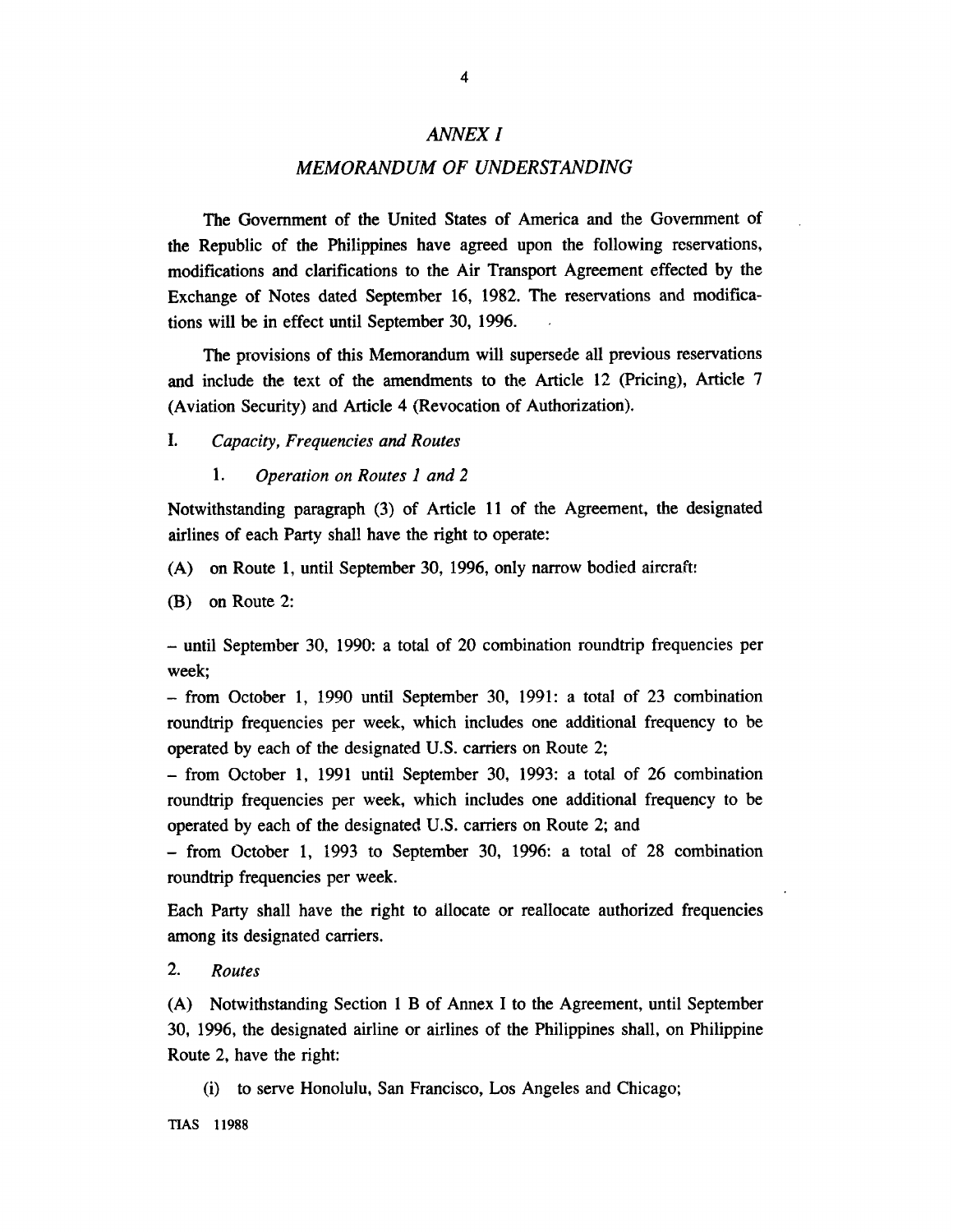(ii) to serve up to an additional four U.S. points provided a stop is first made at one of the points referred to in (A) (i) above;

(iii) from October 1, 1991 to serve, at the option of any designated airline of the Philippines, one point selected by such airline under (A) (ii) above on a non-stop basis; and

(iv) from October 1, 1993, at the option of any designated airline of the Philippines, to serve an additional point selected by such airline under (A) (ii) above on a non-stop basis.

(B) Notwithstanding Section **1 R** of Annex I to the Agreement, until September 30, 1996, the Government of the Philippines may unilaterally substitute on a onetime basis another U.S. point:

- (i) for one of the points in (A) (i) above; and
- (ii) for each of the points under  $(A)$  (iii) and  $(A)$  (iv) above.

(C) It is expressly understood and agreed, however, that the Government of the Philippines may freely change any or all of the points under (A) (ii) any number of times except the U.S. points under  $(A)$  (iii) and (iv) which the airline or airlines of the Philippines may have chosen to serve on a non-stop basis. Substitutions may be made upon sixty days' prior notice to the Government of the United States.

**(D)** Until September 30, 1996, authorizations to serve any of the points selected under (A) (ii), (iii) or (iv) will be granted by the Government of the United States initially for a period of two years; such authorizations will be renewed in additional two-year increments until the expiration of this Memorandum.

(E) Pursuant to Article 2 of the Agreement, the exercise of a stop in the United States for non-traffic purposes by the designated airline or airlines of the Philippines will be allowed by the Government of the United States. The exercise of this right will have no bearing on the provisions of paragraphs (A), (B) and (C) above.

(F) Pursuant to Annex I, Section 1 B 2 of the Agreement, the designated airline or airlines of the Philippines may operate via any number of intermediate points outside the United States, of their choice, and to three countries beyond the United States (to be selected by the Government of the Philippines) subject to the provisions on frequencies under Paragraph I 1 (B) above and on service via Japan under paragraph (G) below.

(G) Notwithstanding any of the provisions of this Memorandum, if a designated airline of the Philippines operates six or more scheduled air services to or froin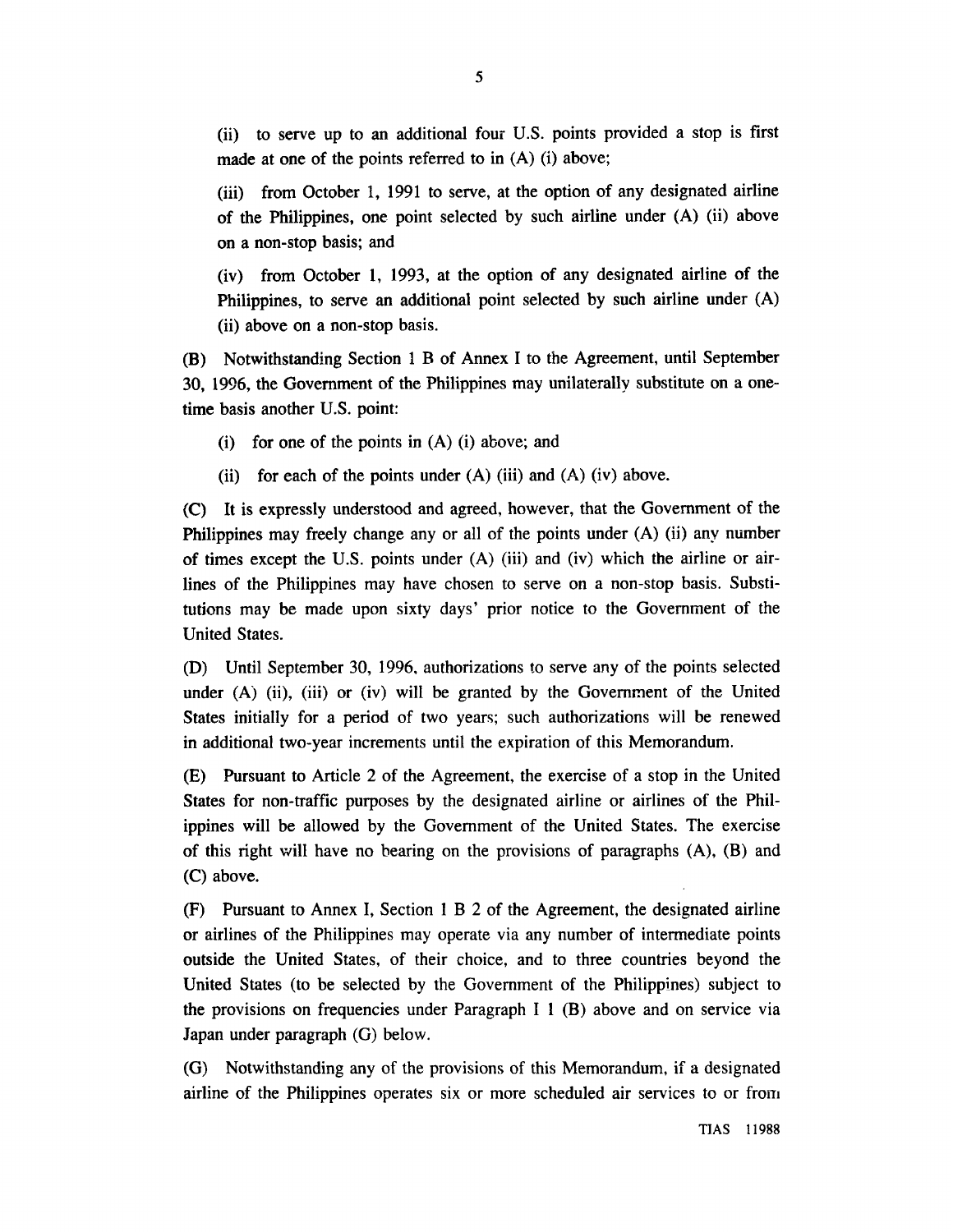the United States via Japan prior to October 1, 1996, these reservations and modifications to the Agreement shall terminate, and all provisions of the Air Transport Agreement and its Annexes shall become effective immediately.

#### **11.** *Designations and Operating Permits*

#### 1. *Designations*

(A) Notwithstanding paragraph (1) of Article 3 of the Agreement, until September 30, 1996, each Party shall designate no more than three airlines to operate on Route 2 and one airline on Route 3.

(B) It is agreed that any successor airline to be designated by the Governmerit of the United States on Route 1 shall be a Pacific regional airline which does not operate scheduled air service between Saipan, Palau, or Guam, on the one hand, and nonstop to Hawaii and/or to the U.S. Mainland, on the other.

#### *2. Operating Permits*

(A) The Government of the Philippines shall issue an operating permit to Continental Airlines on Route 2, and an operating permit in the name of Continental Air Micronesia on Route 1. It is agreed that the issuance of an operating permit on Route 1 in the name of Continental/Air Micronesia does not in any way accord independent operating authority to Continental Airlines on Route 1. Except as provided in paragraph (B) of this section, the above described operating permits shall be under terms and conditions similar to those issued to other designated airlines of the United States.

(B) The operating permit to be issued in the name of Continental/Air Micronesia on Route 1 shall contain the following specific limitations:

(i) Continental Airlines, Air Micronesia, and Continental/Air Micronesia shall not advertise, sell, or promote on-line, or interline service by each of them or among themselves between the Philippines and Hawaii and the U.S. Mainland via Guam, Palau, and/or Saipan; and

(ii) The flights or frequencies operated by Continental/Air Micronesia on Route 1, shall not be operated, advertised, promoted, published or sold as Continental Airlines' flights or frequencies.

#### 111. *Pricing*

The text of Article 12 of the Air Transport Agreement (Pricing) as amended by the Memorandum of Consultation of July 9, 1982, and which entered into force on September 16, 1982, is reproduced below: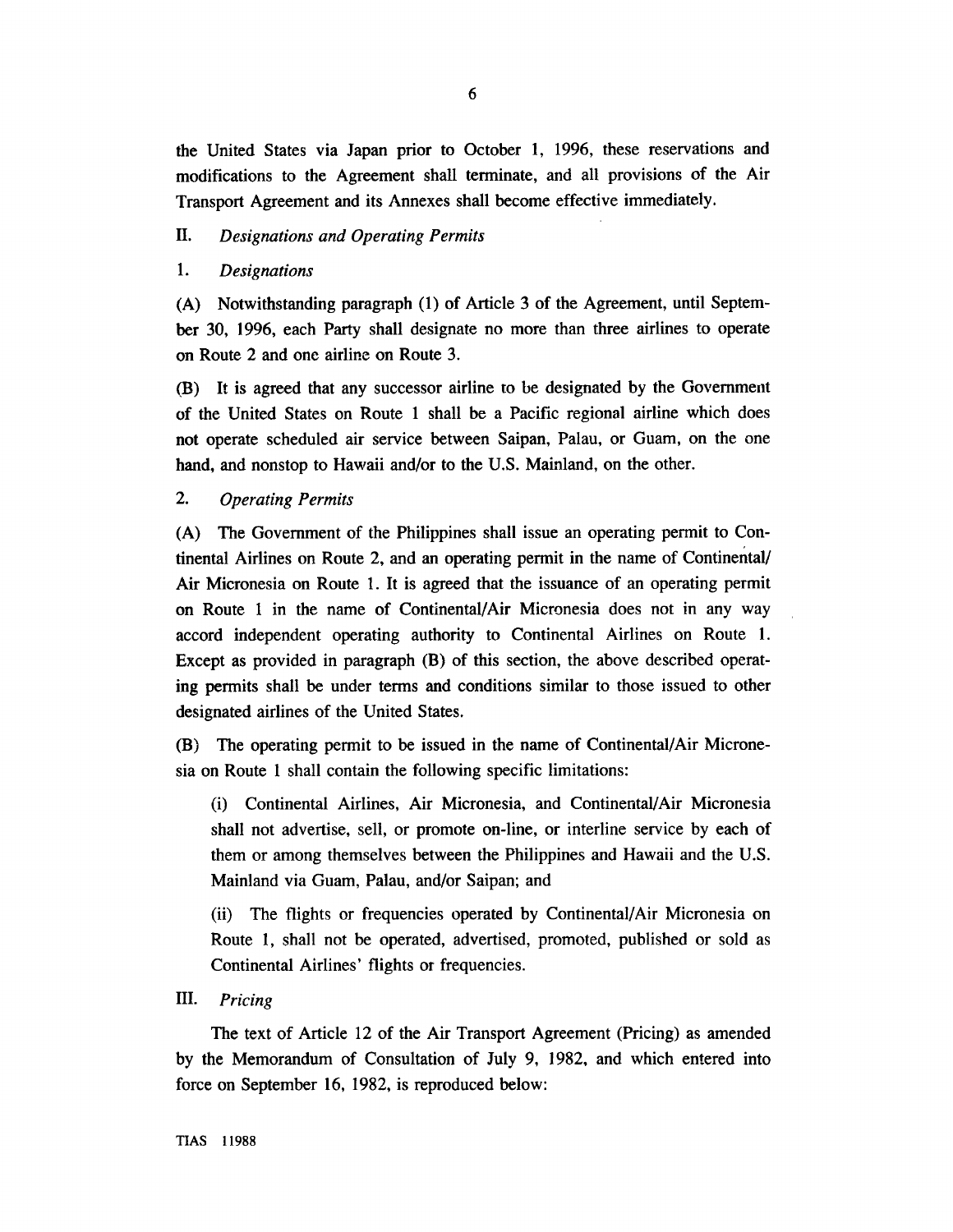#### *ARTICLE 12*

#### *Pricing*

(I) Subject to the provisions of this Article, each Party shall allow prices for air transportation. to be established by each designated airline based upon commercial considerations in the marketplace. Neither Party shall take unilateral action to prevent the inauguration or continuation of any price proposed or charged by the airlines of either Party for international air transportation between the territories of the Parties unless such action is in accordance with the provisions of this Article. Intervention by the Parties shall be limited to:

(a) protection of consumers from discriminatory prices or practices or prices that are unreasonably high or restrictive due to the abuse of a dominant position; and

(b) protection of airlines from predatory prices that are artificially low or uneconomic.

(2) Each Party may require prior notification to or filing with its aeronautical authorities of prices proposed to be charged by airlines of the other Party to or from its territory. Notification or filing by the airlines of both Parties may be required no more than 60 days before the proposed date of effectiveness. In individual cases, notification or filings may be permitted on shorter notice than normally required.

(3) (a) If either Party is dissatisfied with any other price proposed or charged by an airline of the other Party for international air transportation between the territories of the Parties, it shall notify the other Party of the reasons for its dissatisfaction. In the case of a proposed price, such notice of dissatisfaction shall be given to the other Party within 30 days of receiving the notification or filing of the price. If the Party preseriting a notice of dissatisfaction does not require consultations, the price shall go into effect as filed unless a Party disapproves such a price pursuant to its rights under paragraph 6(b) of this Article. If the notifying Party requests consultations, such consultations shall be held as soon as possible, and in no event later than 30 days after receipt of the request. If the notified Party fails to agree to consult within the prescribed time frame, the dissatisfied party has the right to defer the implementation of the proposed price.

(b) If a Party is dissatisfied with any other price proposed or charged by an airline of the other Party for international air transportation between the territory of the first Party and a third country, it shall notify the other Party of the reasons for its dissatisfaction within 30 days of receiving notification of filing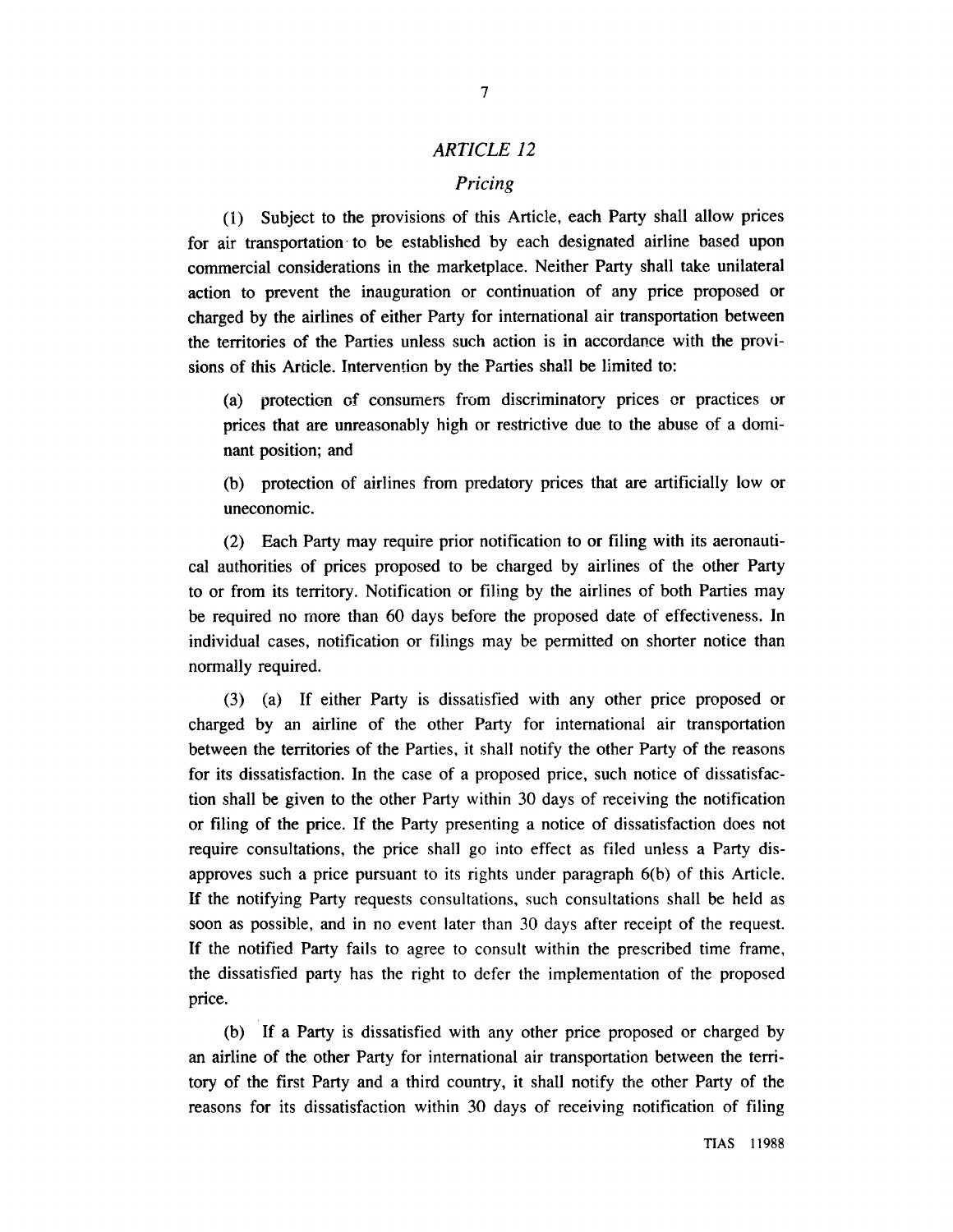of the price. In this particular case, the notifying party may unilaterally disapprove the price proposed or charged by the airline of the other Party. However, with respect to matters arising pursuant to the provisions of paragraph 5(b) of this Article, either Party may request consultations which shall be held as soon as possible, and in no event later than 30 days after receipt of the request.

(c) If either Party is dissatisfied with any price proposed or charged by an airline of a third country for international air transportation between the territories of the Parties, it shal! notify the other Party of the reasons for the dissatisfaction within 30 days of receiving notification or filing of the price. In the case of proposed price leadership by a third party airline. the notifying Party may unilaterally disapprove the price proposed or charged by the third country airline.

(4) The consultations referred to in this Article may be formal or informal, and may be effected through a telephonic exchange of views between the two Parties (later confirmed in a written communication) or by a written exchange of views transmitted by letter, cable, telegram, diplomatic note or other written means. If the Parties reach agreement with respect to a price for which a notice of dissatisfaction has been given, each Party shall promptly carry out the terms of that agreement. If the Parties fail to reach such agreement, the price shall go into effect unless a Party disapproves such price pursuant to its route rights under paragraph 6(b) of this Article.

(5) Each Party shall allow:

(a) any airline of either Party to meet a more competitive price proposed or charged in the marketplace for international air transportation between the territories of the Parties;

(b) any airline of one Party to meet a lower or more competitive price proposed or charged in the marketplace for international air transportation between the territory of the other Party and a third country; and

(c) any airline of a third country to meet a lower or more competitive price proposed or charged in the marketplace for international air transportation between the territories of the Parties provided that the third country has granted reciprocal rights to the airlines of both Parties.

As used in this Article, the term "meet" means the right to establish on a timely basis, using such expedited procedures as may be necessary, an identical or similar price on a direct, interline or intra-line basis, notwithstanding differences relating to distance, routing, roundtrip requirements, connections, type or conditions of service including aircraft configuration or type, or such price through a combination of prices:

**TIAS** 11988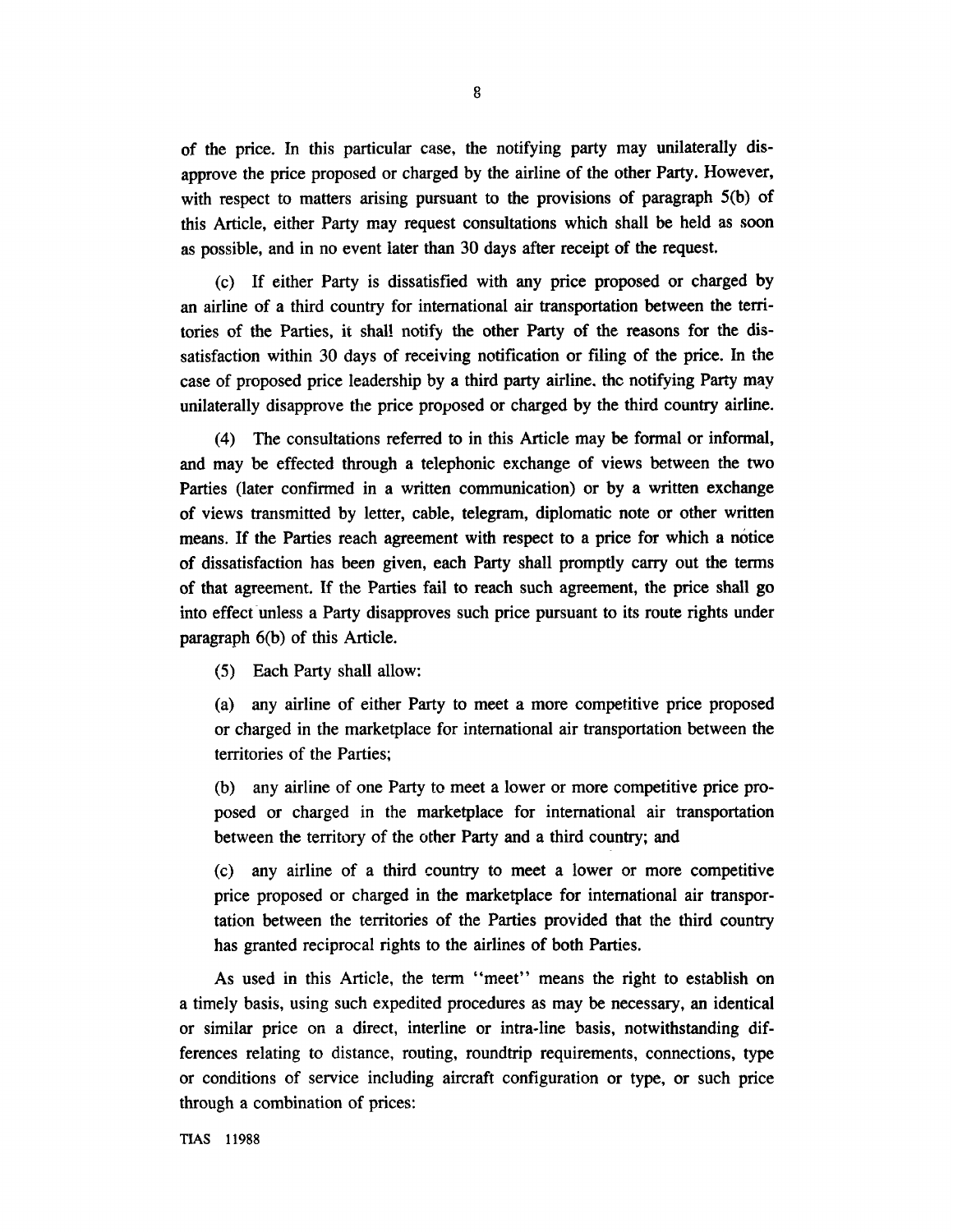*(6)* With respect to unilateral action by a Party to prevent the inauguration or continuation of any passenger price proposed or charged by the airlines of either Party for international air transportation between the territories of the Parties:

(a) Neither party may take such action if the price is equal to or greater than 80 percent of the appropriate index fare level as defined in Annex 11;

(b) Either Party may take such action provided that the price is less than 80 percent of the appropriate index fare level, but only with respect to traffic for which the first point on the itinerary (2s evidenced **by** the document authorizing transportation by air) is in its own territory.

(7) Neither Party may take unilateral action to prevent the inauguration or continuation of a cargo price proposed or charged by an airline of either Party for transportation between the territories of the Parties.

**IV.** *Aviation Security* 

The text of an addition to Article 4 (Revocation of Authorization) and the text of Article 7 (Aviation Security), as amended by the Exchange of Notes dated May 29, 1987, and January 13, 1988, are reproduced below:

1. Article 4 paragraph 3: (3) This Article does not affect either Party's rights or obligations under Article 7.

#### **2.** *ARTICLE 7 Aviation Security*

(1) In accordance with their rights and obligations under international law, the Parties reaffirm that their obligation to protect, in their mutual relationship, the security of civil aviation against unlawful interference forms an integral part of this agreement.

(2) The Parties shall provide upon request all necessary assistance to each other to prevent acts of unlawful seizure of aircraft and other unlawful acts against the safety of passengers, crew, aircraft, airports and air navigation facilities and any other threat to aviation security.

(3) The Parties shall act in conformity with the provisions of the Convention on Offenses and Certain Other Acts Committed on Board Aircraft, signed at Tokyo on 14 September 1963, the Convention for the Suppression of Unlawful Seizure of Aircraft, signed at the Hague on 16 December 1970 and the Convention for Suppression of Unlawful Acts Against the Safety of Civil Aviation, signed at Montreal on 23 September 1971.<sup>1</sup>

TIAS **6768,** 7192, **7570; 20** UST 294 1 ; 22 UST 1641; 24 UST 564.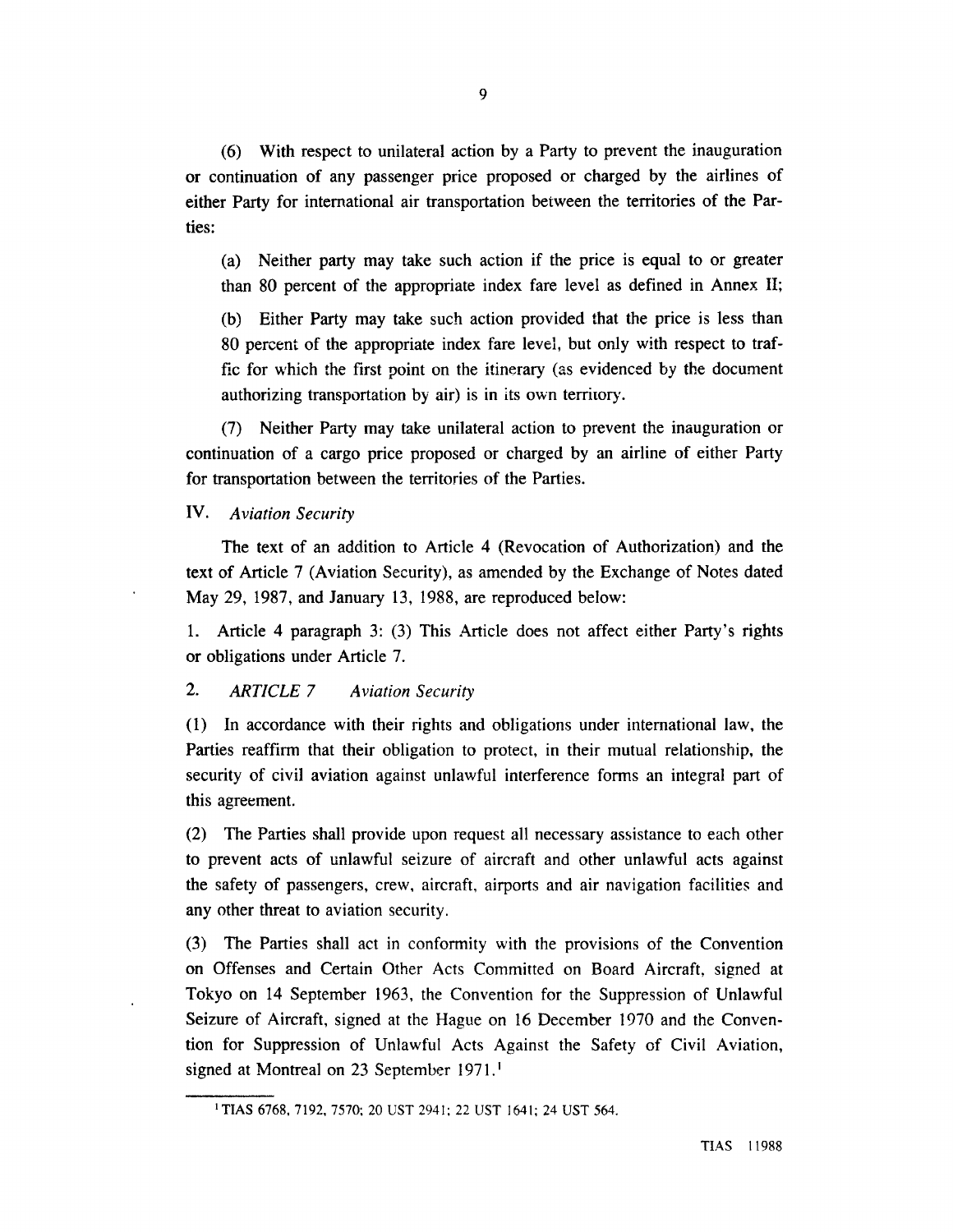(4) The Parties shall, in their mutual relations, act in conformity with the aviation security provisions established by the International Civil Aviation Organization and designated as annexes to the Convention on International Civil Aviation;' they shall require that operators of aircraft of their registry or operators who have their principal place of business or permanent residence in their territory and the operators of airports in their territory act in conformity with such aviation security provisions.

(5) Each Party agrees to observe the security provisions required by the other Party for entry into the territory of that other Party and to take adequate measures to protect aircraft and to inspect passengers, crew, their carry-on items as well as cargo and aircraft stores prior to and during boarding or loading. In case either Party proposes to strengthen the security measures required, both Parties agree to consult expeditiously upon request as how these measures will be implemented. Each Party shall also give positive consideration to any request from the other Party for special security measures to meet a particular threat.

(6) When an incident or threat of unlawful seizure of aircraft or other unlawful acts against the safety of passengers, crew, aircraft, airports and air navigation facilities occurs, the Parties shall assist each other by facilitating communications and other appropriate measures intended to terminate rapidly and safely such an incident or threat thereof.

(7) When a Party has reasonable grounds to believe that that other Party has departed from the aviation security provisions of this article, the aeronautical authorities of that Party may request immediate consultations with the aeronautical authorities of the other Party. Failure to reach a satisfactory agreement within 15 days from the date of such request will constitute grounds to withhold, revoke, limit or impose conditions on the operating authorization or technical permission of an airline or airlines of the other Party. When required by an emergency, a Party may take interim action prior to the expiry of 15 days.

*V. Change of Gauge* 

Without prejudice to either Party's position with respect to the issue of change of gauge, and without creating a precedent or in any way intending it to be construed as a practice between the Parties:

1. The designated airlines of either side may change gauge, in third countries on an authorized Route, provided:

(A) for flights outbound from the homeland, onward transportation from the point of change of gauge is performed by a single flight having the same flight

**<sup>&#</sup>x27;TIAS 1591; 61 Stat. 1180.**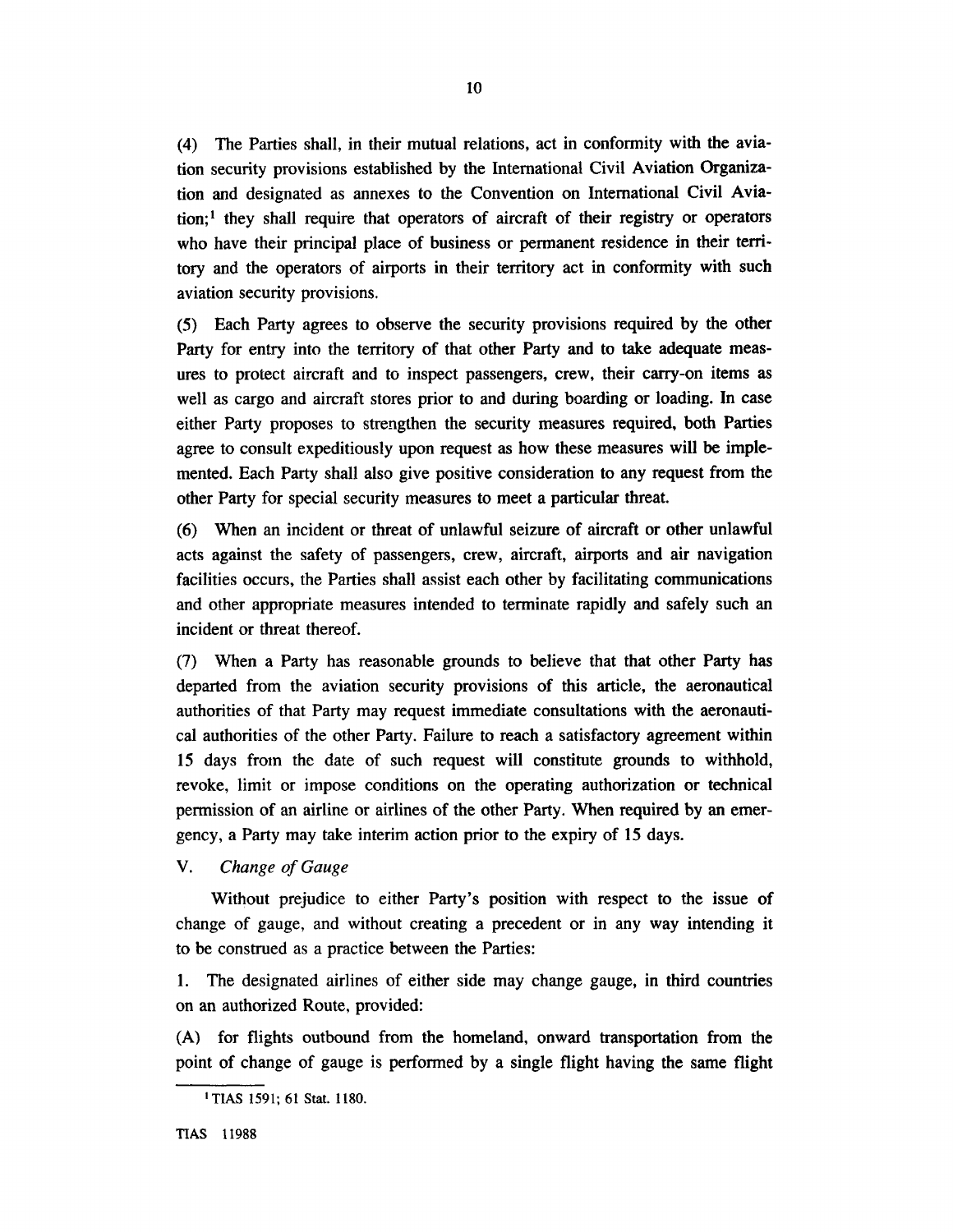number with an aircraft having a capacity not more than the aircraft arriving at the change of gauge point;

(B) for flights inbound to the homeland, transportation to the point of change of gauge is performed by a single flight with an aircraft having a capacity not more than the aircraft performing onward transportation from the point of change of gauge; and

**(C)** such onward transportation is a continuation of the transportation from or to the homeland of the airline.

**2.** The provisions of subparagraph A above shall continue for so long as this understanding, or any agreed modification, continues in effect.

#### *VI. Cooperative Services*

The designated airlines of the Philippines and the United States may hold out or operate services to any points specified on the Philippine or U.S. Route 2, respectively, as modified by this Memorandum, either directly or through cooperative arrangements with other airlines such as, but not limited to, code sharing, blocked space, and wet-lease arrangements, provided that each airline participating in the cooperative arrangements holds the appropriate underlying route authority to operate or hold out such services individually and that the cooperative arrangements are otherwise consistent with U.S. and Philippine law and regulations. Approval of cooperative arrangements involving third country carriers shall be on the basis of reciprocity. Neither Party shall withhold approval for such cooperative arrangements solely among the carriers of the Parties. and the application of U.S. and Philippine law and regulations will be on a uniform and non-discriminatory basis.

#### *VII. Review*

, Delegations representing the Parties will meet periodically and at least one year prior to the expiration of this Memorandum on September 30, 1996 to review market and airline circumstances then prevailing to determine whether there is need for any mutually agreed adjustments to this Memorandum or the Agreement.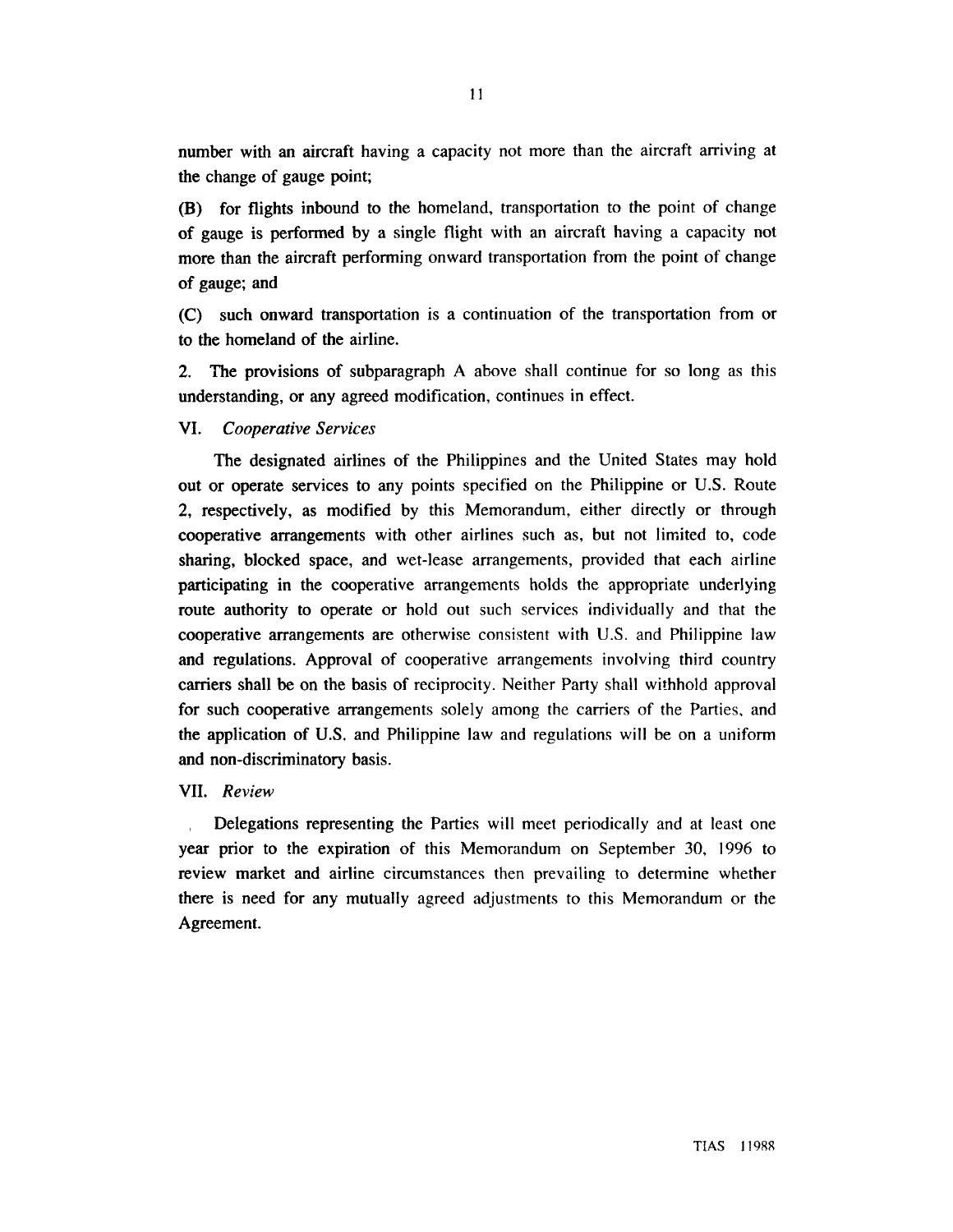#### *VIII. Effect of this Memorandum on the Agreement*

**Except as expressly modified by this Memorandum, the provisions of the Agreement and its Annexes, as clarified by the exchange of letters dated October 3, 1980, between Messrs. Tiansay and Ferrer, shall remain in full force and effect.** 

#### **1X.** *Entry into Force*

**The provisions of this Memorandum will enter into force upon an exchange of diplomatic notes.**